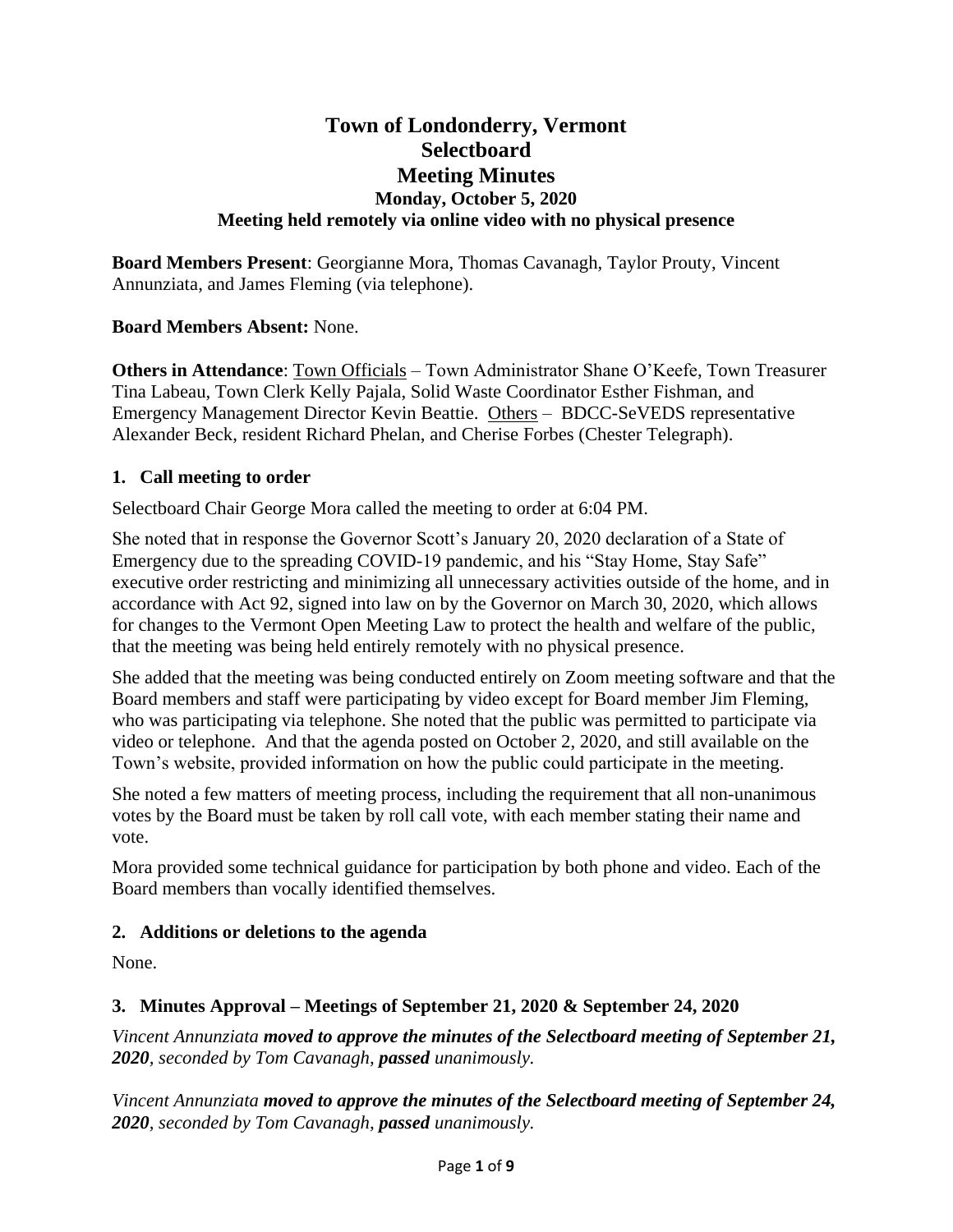#### **4. Selectboard Pay Orders**

*Tom Cavanagh moved to approve the pay orders for payroll and accounts payable, seconded by Taylor Prouty, passed unanimously.*

#### **5. Announcements/Correspondence**

George Mora updated the Board on the VT Agency of Transportation's of VT Route 11 paving project, noting that mail line paving is finished, that finish work with line painting, drainage and safety features will be completed over the next week or two. Paving transitions onto Thompsonburg Road and other roads and driveways was discussed. Mora noted that work will not be done over the upcoming holiday weekend.

Esther Fishman questioned whether the drainage issues in front of the Thrifty Attic would be addressed. O'Keefe was asked to connect the VTrans contact on this.

Kelly Pajala mentioned that the ballot for the November General Election should be arriving over the next few days. She noted that some ballots are being returned, and she asked that those who may have changed their address, or moved to or from Londonderry, to provide updated addresses to her office so that she can ballots out. She added that if you are expecting a ballot and have not received one please contact the appropriate Town Clerk's office. On submitting ballots, she said that they can be returned by U.S. Mail, dropped off at the Town Office or brought to one's polling place on election day.

Fishman noted that there will be a household hazardous waste collection day at the Flood Brook School on Saturday, 10/17/2020 from 9:00 AM to 1:00 PM and notices are posted throughout the community.

O'Keefe noted the following:

- That the Town's Emergency Management Director Kevin Beattie has been named as the Vermont Emergency Management Director of the Year. He was congratulated by the meeting attendees for the well-deserved recognition.
- That there is still time to participate in the US Census, which can help the Town with potential future funding opportunities, and suggested that citizens go to [WWW.2020census.gov](http://www.2020census.gov/) on the web.
- That the Derry Woods Road culvert project has been completed and final inspection has been done by the Town's engineer.
- That the Outdoor Burning Ordinance took effect on 9/4/2020.
- That the Town's Highway department is hiring, and an advertisement for the Road Crew position is on the street, the Town website, post offices, the Shopper this week.
- That there is a Vermont Dam Safety and Ownership Rules Informational Webinar on 10/6/2020 from 6:30-8:00 PM, presented by the Windham County Conservation District in partnership with the Vermont Department of Environmental Conservation.
- That there is a WRC Broadband Business Plan webinar on Wednesday, 10/7/2020 at 6:00 PM.
- That the Invitation to Bid for Town Office Cleaning has been advertised on the Town website, post offices, and the Shopper, and bids are due via email on Friday, 10/9/2020 at 2:00 PM.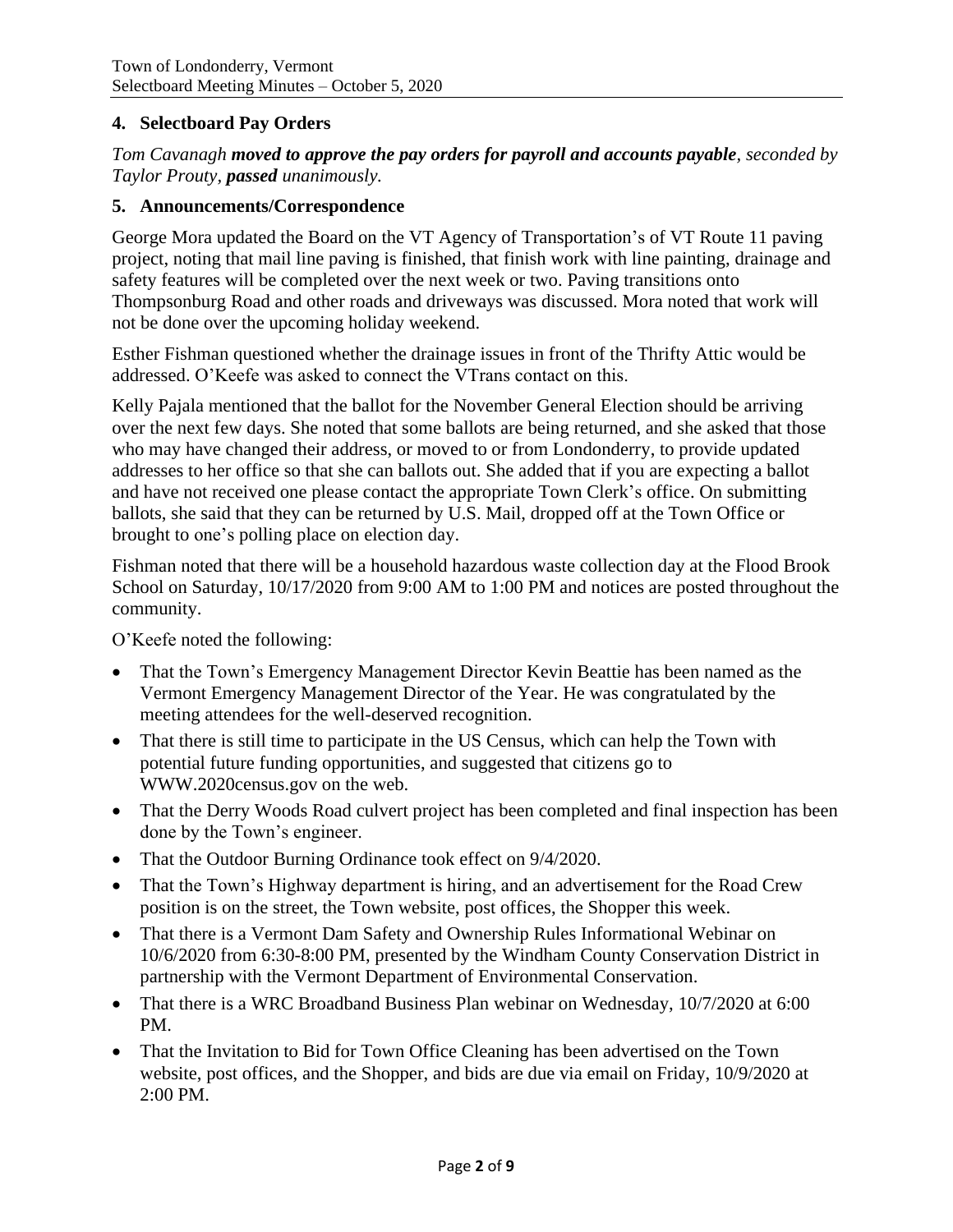O'Keefe noted correspondence included in the Board's meeting packet was as follows:

• A letter dated 9/28/2020 from the Vermont Agency of Agriculture, Food & Markets farm determination for the property at 224 Cobble Ridge Road, dated 8/20/2020, has been voided. He noted that given this decision the property is no longer considered a farm and therefore any dogs on the property would not be considered "working farm dogs" as defined under Vermont statute. As a result, the prohibition on the Town's ability to regulate the barking or running at large of dogs, previously discussed by the Board, no longer applies to this property. Currently there appear to be no restrictions on enforcing the provisions of the Dog Ordinance as appropriate at this property, he added, and noted that he has forwarded the letter to Animal Control Officer Pat Salo.

### **6. Visitors and Concerned Citizens**

Richard Phelan asked to have the website changed to reflect his appointment as Town Health Officer. He also inquired as to whether there was a Selectboard liaison to the Rescue Squad and Fire Departments, and noted that the he listens to the rescue and fire calls and they do a great job. Mr. Phelan added that he believes that VTrans has done a great job paving. He inquired as to whether the outdoor burning ordinance is listed on the Town website, and O'Keefe mentioned a notice and link to it was on the front page.

#### **7. Town Officials Business**

#### **a. Emergency Management Director – COVID-19 response updates**

Emergency Management Director (EMD) Kevin Beattie briefed the Board on the COVID-19 pandemic and the declared state of emergency. He noted that in the northeast there is a second wave resurgence of cases in surrounding states, but Vermont is still holding its own somehow, but the travel restrictions are increasing due to the increase in cases elsewhere.

#### **b. Town Treasurer – Year-to-date budget review**

Labeau noted that the year-to-date budget report was just through August so there was not much to report. There were no questions or comments from the Board.

### **c. Town Treasurer – Review draft 2020 Town Audit**

Mora noted that the audit mentions that the Town's use of the cash basis of accounting is not generally accepted in the United States. Labeau clarified that it was a modified cash basis which has been acceptable to the auditors, and that there is no better way to do it, but she can check if there is another way. Prouty mentioned that this auditing structure has been an issue in the audit for some years.

O'Keefe mentioned that an issue can arise at the end of the fiscal year as the cash basis presents a snapshot of that one day and does not reflect anticipated receivables such as grants. Labeau mentioned her preference for the fiscal year to be clean and done at its end.

O'Keefe brought up the issue of the unassigned fund balance, and mentioned theta the Government Finance Officers Association (GFOA) recommends a balance equal to two months of annual expenditures, which on a \$2.4 million budget would be some \$370,000, and the audit shows the balance of only \$112,394, well below the target amount. He noted that these funds were critical in order to address unforeseen expenses, and to address this he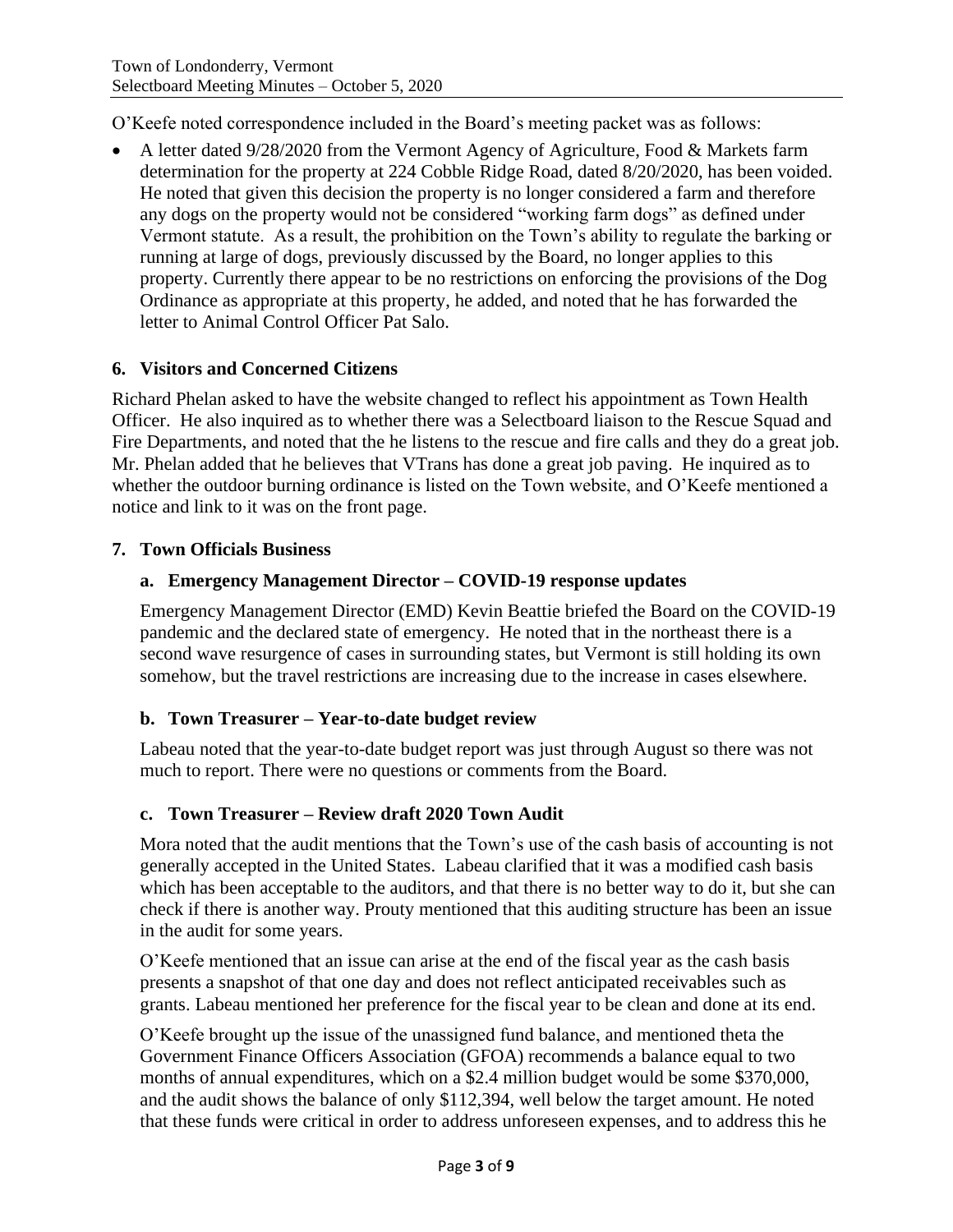recommended budgeting a surplus this coming year to build the fund balance. He also noted that the audit showed expenditures exceeding revenues by over \$300,000.

Labeau mentioned several over-expenditures during the past two years that have caused deficits, thus necessitating the use of the fund balance. O'Keefe noted that this has been a tough year and Labeau has done a nice job with the budget under the circumstances to use existing funds and not have to hold a special Town Meeting on the deficit.

# **d. Town Treasurer – Annual VLCT-PACIF renewal**

Labeau noted that not a lot has changed and that VLCT has updated building valuations, which included a higher replacement cost for the Town Garage. She said costs are likely to be about the same, but workers compensation rates have not yet come in, and it is unlikely that there will be a return distributed to Towns

*Taylor Prouty moved to accept the terms of the 2021 renewal of property and casualty insurance with the Vermont League of Cities and Towns Property and Casualty Intermunicipal Fund, and authorize the Town Treasurer to submit all required documents to initiate the renewal on behalf of the Board, seconded by Jim Fleming, passed unanimously.*

# **8. Transfer Station/Solid Waste Management**

# **a. Updates**

Tom Cavanagh mentioned that the lawn and yard waste pile needs to be turned and the equipment is not available at present. Esther Fishman mentioned that the pile is a mess and once leaf season is over this should be done and the cost would be about \$200. Cavanagh will see if some work can be done now by staff with the backhoe. Josh Dryden offered to use the Highway Department loader to help out, and Mora suggested doing what we can now and have someone turn the entire pile at the end of the season.

Fishman mentioned that she had no update on the request for a sign from the VTrans other than the department was backed up and they'd get to it soon.

The Solid Waste Implementation plan has been submitted with changes, and she's waiting for a pre-approval pending the holding of two required public meetings, which she'll handle. She mentioned she's still waiting for a letter from the Windham Regional Commission on compliance with the Regional Solid Waste rules.

She discussed food collection services at the Transfer Station, which came into effect on July 1<sup>st</sup>, and noted that the amount of food collected has increased dramatically, with an average of 6,700 lbs./month over the summer to 16,600 lbs. in August. The size of the food disposal containers has to be reduced due to weight and the number of these totes needs to increase, all of which is more costly, so she is exploring ways to address this and is working with the State of Vermont on a 60-40 grant. One option is to acquire a large container and a tote tipper to fill it, and she discussed the cost of either renting or purchasing these, and suggested budgeting for this. Alternative composting collection services were discussed.

Fishman also mentioned that the contract that Casella Waste Systems took over from TAM is up next August and a new request for proposals needs to be issued, and options are getting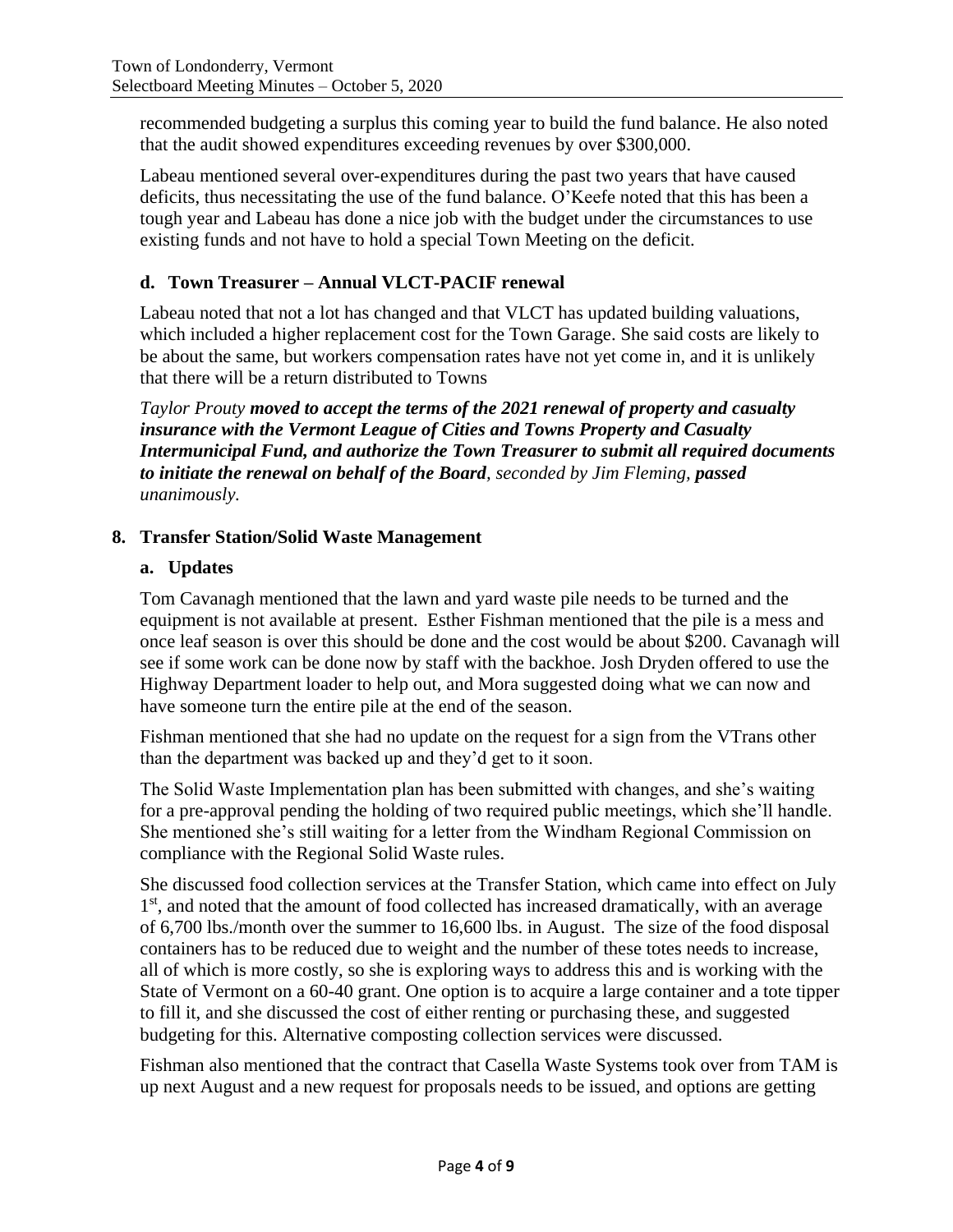limited due to Casella buying up smaller haulers. She noted that more on these matters would be forthcoming and she'll keep the Board updated.

### **b. Authorize application for funding under the Front-Line Employees Hazard Pay Grant Program**

The Board discussed expansion of this funding program to establish Transfer Station employees as essential workers, with some employees potentially eligible for funding. O'Keefe noted that the program will open up for applications soon and it would be best to get preauthorization from the Board to move on this as funding will be on a first-come firstserved basis.

Kelly Pajala noted that the budget was just signed, and the next step is for the mechanism to be set up to collect applications and distribute funds. She noted that the State and VLCT will likely give notice of the program. She added that only the Transfer Station employees would be eligible for these funds.

*Tom Cavanagh moved to authorize the Town Treasurer and/or the Town Administrator to apply for funding under the Vermont Agency of Human Services' Front-Line Employees Hazard Pay Grant Program for any eligible Town employee on behalf of the Board, seconded by Taylor Prouty, passed unanimously.*

It was noted that this motion would allow for an application for other Town employees if they become eligible in the future.

#### **9. Roads and Bridges**

### **a. Updates**

Taylor Prouty reiterated that the hiring process for a road crew member was underway, and the Derry Woods Road culvert project has been completed. He also mentioned that he understood that the road/trail improvements at the end of Under the Mountain Road have been completed. Dryden stated that he'd heard the same information and would take a look at it.

#### **b. Consider bids for winter salt**

The Board received bids on winter road salt as follows:

| $\bullet$ | <b>American Rock Salt</b> | $(\$70.00/ton)$ |
|-----------|---------------------------|-----------------|
| $\bullet$ | Apalachee Salt            | $(\$70.15/ton)$ |

• Cargill, Inc.  $($70.25/ton)$ 

Dryden noted that he has heard from other Towns that the salt for the low bidder, American Rock Salt, is not stored as well as other providers, and the product has been a problem in the past. He recommended staying away with that provider and go with one of the others unless something changes.

Labeau mentioned that Apalachee Salt has been the provider the past two years.

O'Keefe noted that over \$27,000 has already been used of this years' \$80,000 budget, leaving only \$52,000 available. Labeau mentioned that a winter salt bill did not come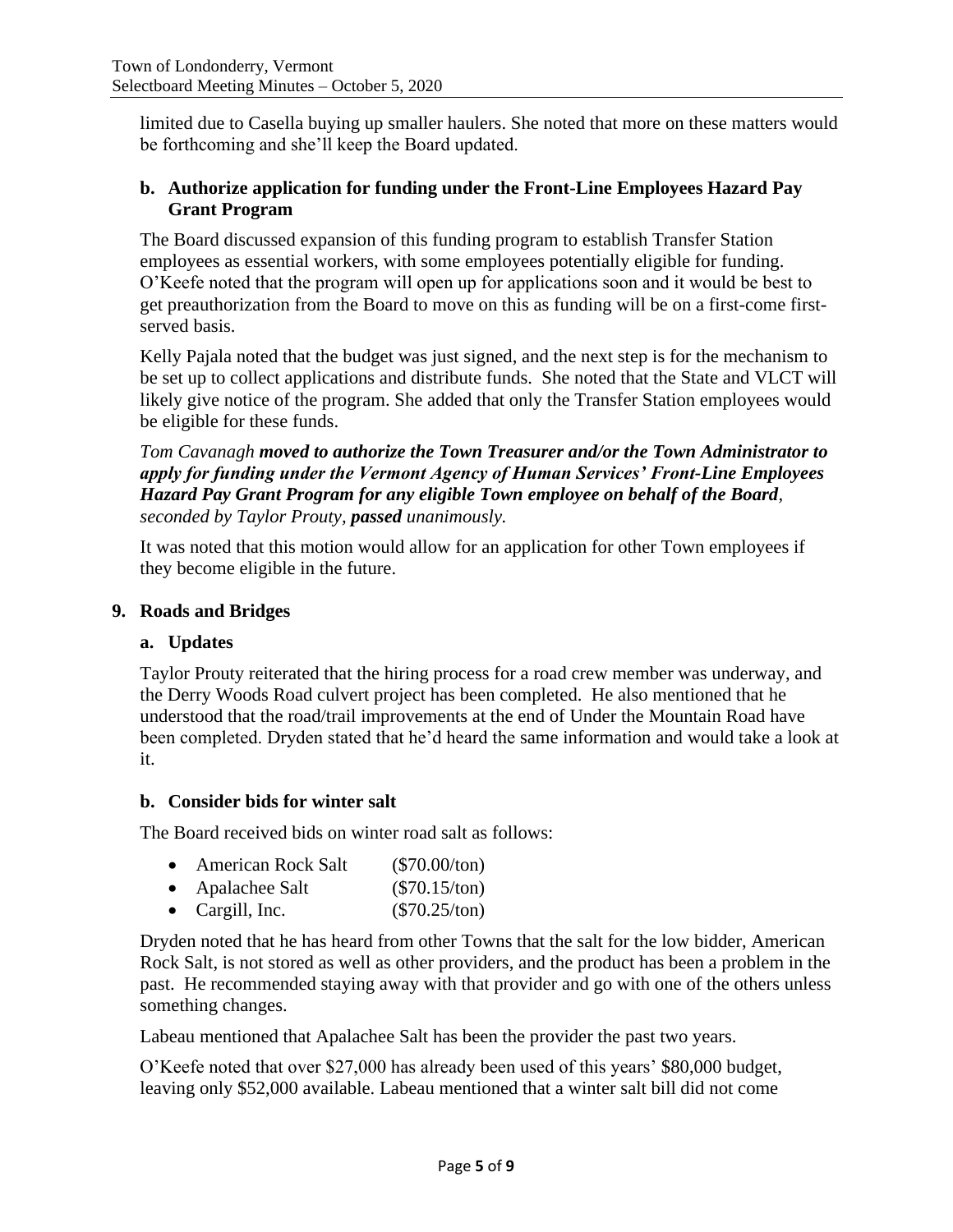through until after July. Prouty noted the need to ensure that salt invoices come in and are paid timely so as not to throw off the budget.

The amount of predicted and actual usage was discussed, and Labeau noted that there was no salt in stock when the new shed was constructed. Dryden noted that the salt shed is not empty, with about 600 ton is already in stock, and felt that usage would likely be in the 800 ton range. He added that there is no contract and will deliver on an on-call basis without a delivery minimum.

There was a discussion of use of brine for ice control. Rich Phelan noted that this can be much cheaper, and he can help look into this.

*Taylor Prouty moved to accept the bid from Apalachee Salt for winter road salt in the amount of \$70.15 per ton, and to authorize the Town Administrator to enter into a contract agreement for these services on behalf of the Town, seconded by Tom Cavanagh, passed unanimously.*

### **10. Old Business**

#### **a. Consider project changes to Town Garage connection to the Town Office generator**

O'Keefe noted that the conduit connecting the Town Garage and Town Office generator is in place and all wetlands work has been completed. He mentioned that a meeting took place the previous week with the State electric inspector, the project vendor Lawrence & Lober and the Town's inhouse electrician Gary Barton to discuss a significant problem with the project: because the two buildings are fed by separate electric service circuits, there is additional equipment needed at a cost of an additional roughly \$5,000 beyond the \$7,860 bid . He had hoped to present a comparison of various options for the project from the contractor, but it had not be received yet, and stated that he wanted to make sure the Board was aware of the situation.

The recommendation at this point from the contractors is to install a separate generator at the Town Garage and give up on connecting to the Town Office generator. There was general disagreement from those at the meeting that operating the existing generator under a small load would not necessarily be detrimental to the generator, as was previously mentioned by the company that installed and services the equipment. Mora noted that if the Town Office renovations take place as planned there will be more electrical demand on the generator.

A recommendation to sell the existing large generator to fund two lesser ones had been raised by the contractor but O'Keefe mentioned that due to it being federally funded there is likely a retention requirement.

O'Keefe noted that with this alternative of a new generator the cost of burying the conduit and the necessary permits could be considered a waste, though the connection would allow for future fiber-optic and/or phone lines. He added that the cost of the new generator could be handled under the Town Buildings Reserve Fund.

This matter will be discussed at the next regular meeting when alternatives are available.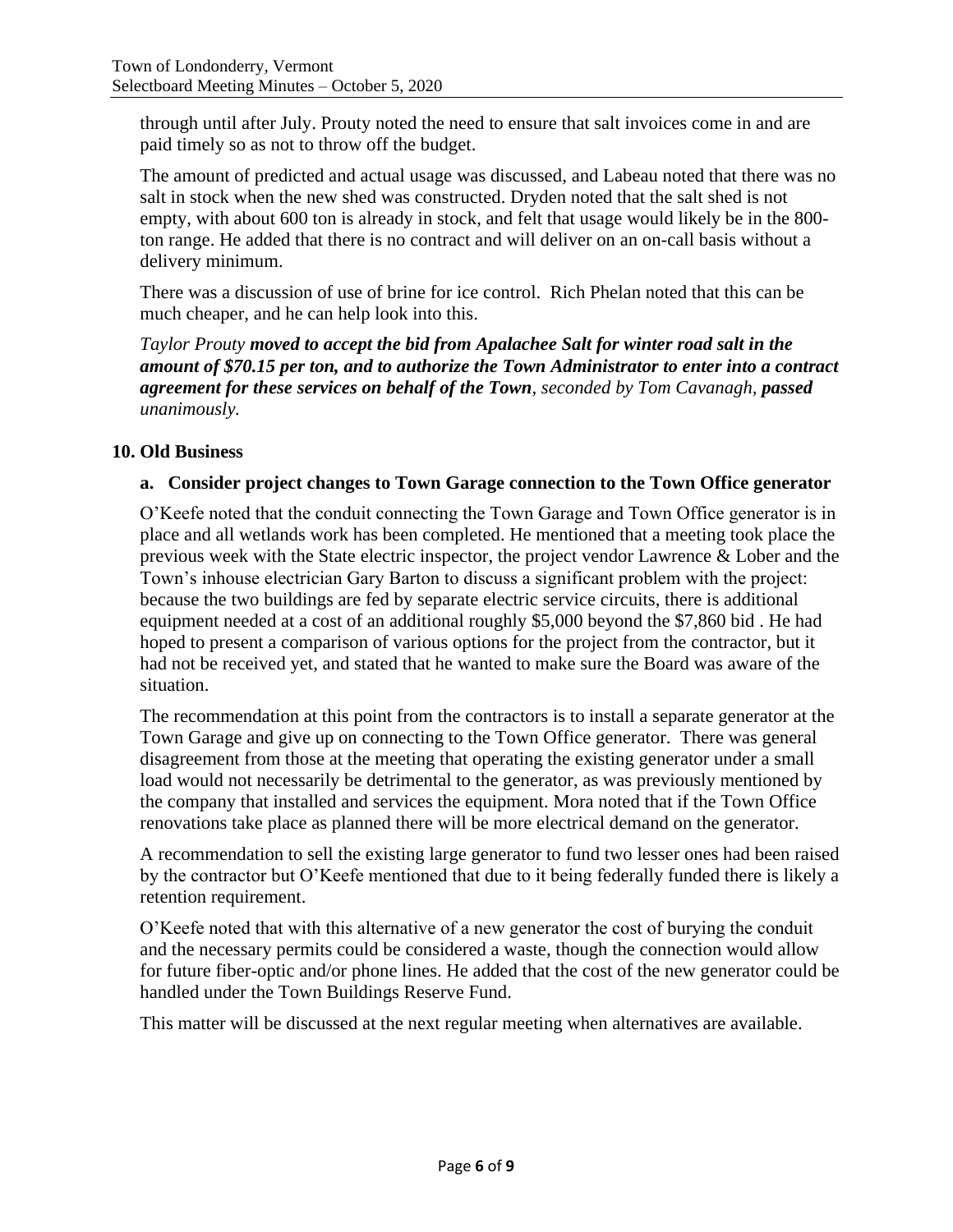#### **b. Platt Elevation Project – Authorize revised subgrant agreements due to project cost increase**

O'Keefe noted that the increase in Hazard Mitigation Grant funding for this building elevation project at 2152 North Main Street from \$40,471 to \$99,991, which was requested on to 10/28/2019 has finally been approved and a subgrant agreement with the Vermont Department of Public Safety is in need of approval to move forward. The agreement on administrative increase from \$908 to roughly \$2,000 is in process but not received as of yet.

He noted that he had requested that the contractor check in with his subcontractors to ensure that the project is still viable given the time lag, and that the Town has a firm construction bid.

The status of the other grant-funded property owned by Tom and Judy Platt at 2116-2136 North Main Street was briefly discussed. O'Keefe explained previous discussions that the elevation project needs to proceed first as there is not enough staff time to work on both projects at once, and everyone involved can learn from the elevation project in order to better handle the more expensive and complicated second phase project. He also noted that there is no memorandum of understanding with the property owner yet on the second project.

*Jim Fleming moved to authorize the Town Administrator to execute Hazard Mitigation Grant Program subgrant agreements with the Vermont Department of Public Safety for the increased budget for the elevation of property owned by Thomas & Judith Platt located at 2152 North Main Street, seconded by Taylor Prouty, passed unanimously.*

## **c. Ratify Board vote to appoint voting delegate for the VLCT Legislative Policy meeting, and annual VLCT, PACIF and VERB meetings**

The matter of appointing a delegate to the Vermont League of Cities and Towns annual meetings was added to the agenda at the previous meeting and therefore required ratification per the Board's Rules of Procedure.

*Jim Fleming moved to ratify the Board's September 21, 2020 decision to appoint the Town Administrator as the Town's voting delegate for the September 23, 2020 VLCT Legislative Policy Conference Meeting, and the September 30, 2020 annual meetings of the VLCT, the VLCT Property and Casualty Intermunicipal Fund, and the VLCT Employment Resource and Benefits Trust, seconded by Tom Cavanagh, passed unanimously.*

### **11. New Business**

### **a. Meet with representative(s) of Brattleboro Development Credit Corporation/SeVEDS**

Workforce and Education Program Manager Alex Beck spoke to the Board about the work over the past year of the Brattleboro Development Credit Corporation (BDCC) and the Southeastern Vermont Economic Development Strategies (SeVEDS) program. He noted that due to the pandemic BDCC/SeVEDS had to be flexible and changed some of their organizational focus, with several staff members dedicated to direct outreach to area businesses to assist with available State and federal assistance. He mentioned that Windham county had a very high number of Paycheck Protection Program (PPP) beneficiaries, with Londonderry receiving the  $5<sup>th</sup>$  most in the county.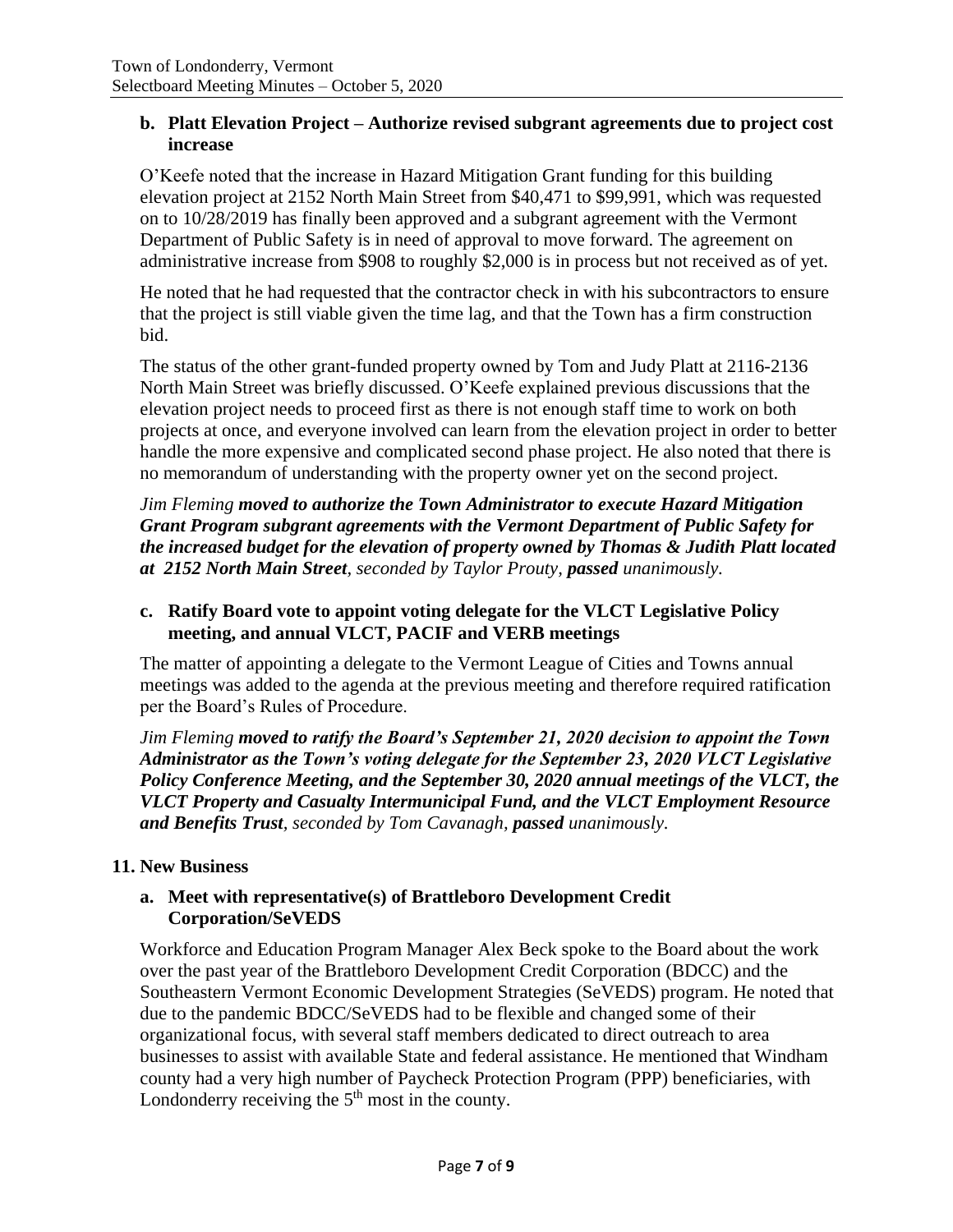He spoke of participation and of local economic development efforts such Project Londonderry, the Town's Planning Grant application for a North Village Master Plan, and facilities grant application for the Town Office improvements.

The priority of BDCC/SeVEDS at this time is retention of existing jobs in the region he mentioned. He suggested that businesses reach out to the organizations on any funding assistance and resources.

Beck reviewed area business and census statistics with the Board. There was concern about the impact of reduced population and labor force participation figures. The long-term impact of new people moving to the area due to the pandemic has yet to be determined.

Mora expressed her appreciation of the work of BDCC/SeVEDS and thanked Beck for meeting with the Board. Beck noted that the organizations do some of their best work during emergency circumstances such as the pandemic and tropical storm Irene.

Prouty raised and there was discussion on the financial needs of Londonderry's businesses, and restaurants in particular.

Regarding the BDCC/SeVEDS budget request, Beck asked that the Board reach out for any information needed for Town Meeting or the budget. He left the meeting at 7:33 PM.

## **b. Development Review Board annual appointments**

O'Keefe noted that the terms of regular members Paul Abraham and Bob Maisey have expired, and that there is also a vacancy in an alternate member seat. He noted that Abraham has expressed his interest in reappointment, but that he has not heard back from Maisey. His reappointment can be handled at the subsequent meting if he's interested. Fishman stated that she'd reach out to him.

*Taylor Prouty moved to reappoint Paul Abraham as a regular member of the Development Review Board for a 3-year term extending to September 30, 2023, seconded by Tom Cavanagh, passed unanimously.*

### **c. Energy Committee terms and appointments**

O'Keefe mentioned that the Energy Committee was another local public body that he is hoping to reestablish the terms of office and appointments. This has been done over the past year or so already for the DRB, Planning Commission, Conservation Commission, and Parks Board. The Energy Committee had voted to recommend specific terms at its meeting of 9/29/2020.

*Jim Fleming moved to establish three-year terms of office for the Town of Londonderry Energy Committee, and appoint the following individuals to the Committee with transitional staggered terms as follows: Bruce Frauman, and Bob Borella to October 31, 2023; Larry Gubb and Donna Korpi for 2-year transitional terms to October 31, 2022; and, Will Reed for a 1-Year transitional terms to October 31, 2021, seconded by Tom Cavanagh, passed unanimously.*

# **12. Adjourn**

*Tom Cavanagh moved to adjourn the meeting, seconded by Vincent Annunziata, passed unanimously.*